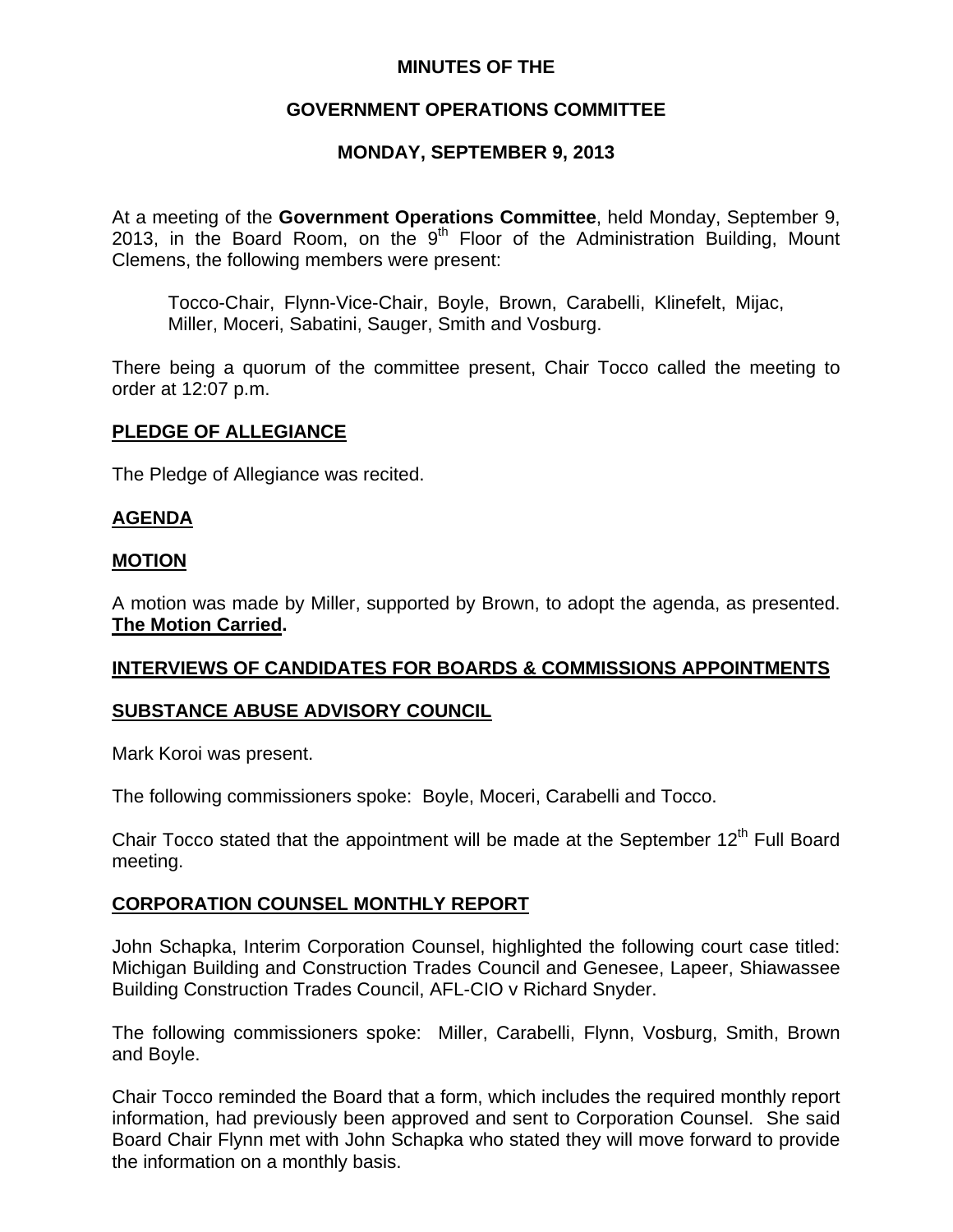The following commissioners spoke: Brown and Sabatini.

## **MOTION**

A motion was made by Carabelli, supported by Sabatini, to receive and file the report provided by Mr. Schapka. **The Motion Carried.** 

## **MACOMB COUNTY ZOOLOGICAL AUTHORITY FINANCIAL REPORT AND AUDIT**

The following commissioner spoke: Brown.

## **MOTION**

A motion was made by Carabelli, supported by Smith, to receive and file the Macomb County Zoological Authority Financial Report and Audit. **The Motion Carried.** 

## **ADVISORY OPINIONS FROM MACOMB COUNTY ETHICS BOARD, DATED 8-21-13**

Chair Tocco stated that the Ethics Board provided responses to commissionerrequested inquiries. One question was satisfied and closed, the other requires additional information and therefore was not settled.

## **MOTION**

A motion was made by Klinefelt, supported by Smith, to receive and file the advisory opinions from the Macomb County Ethics Board, dated 8-21-13. **The Motion Carried.** 

The following commissioner spoke: Smith.

## **REVIEW OF BOARDS & COMMISSIONS APPOINTMENT PROCESS**

Chair Tocco stated the Boards and Commissions process - for appointments made by the Board of Commissioners only – merits a review due to the change in government that has happened since the process was last reviewed in 2009.

The following commissioners spoke: Flynn, Klinefelt, Carabelli and Vosburg.

Commissioner Carabelli requested that the demographics of the current board be provided when an appointment comes up.

Commissioner Vosburg requested that the availability of potential candidates be respected when setting informal and formal interviews.

Commissioner Brown suggested that an Ad Hoc Committee be created to review the current process and make necessary revisions. Board Chair Flynn agreed.